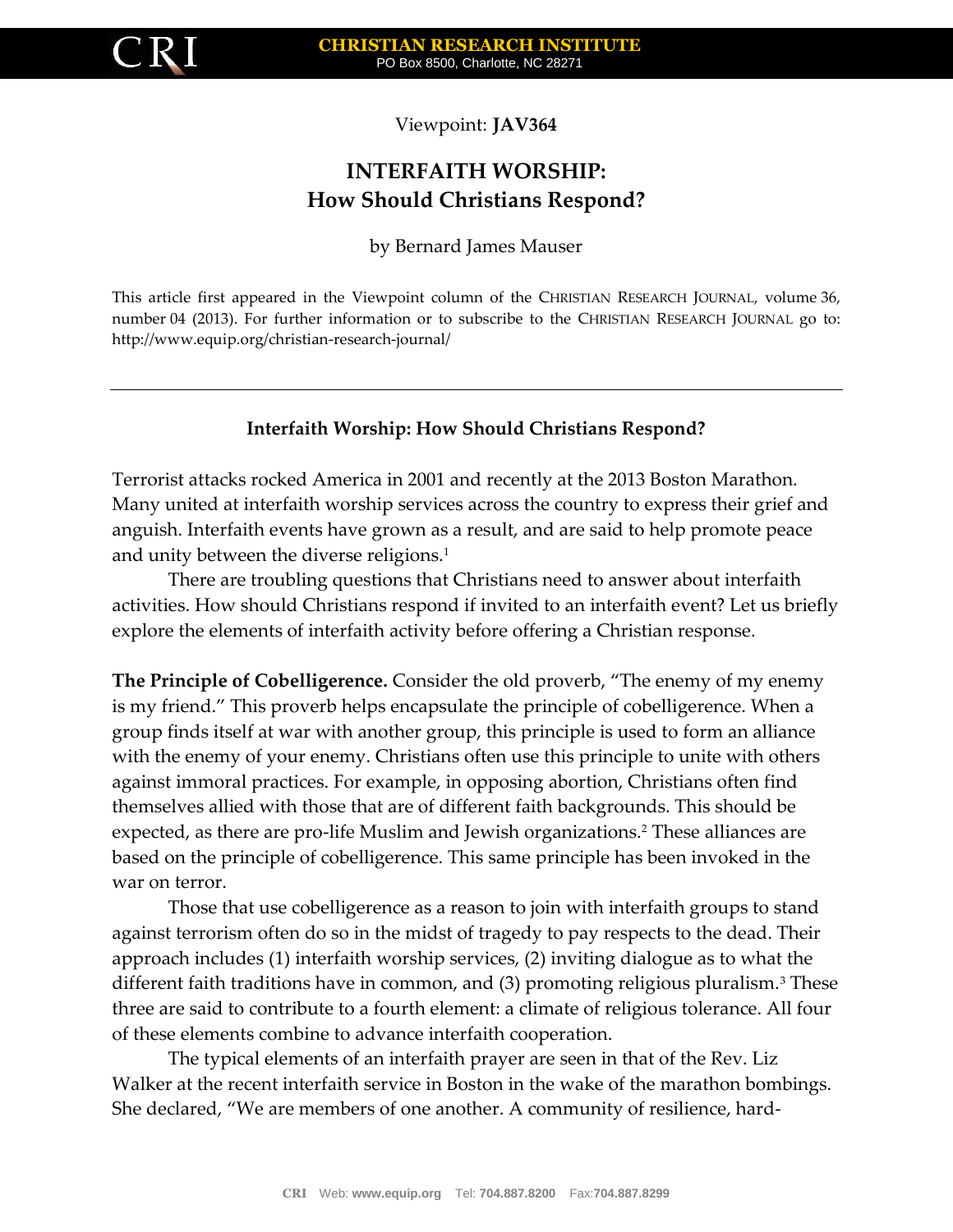pressed but not defeated, confounded but not consumed, we are gathered in community." Then she prayed,

*Creator God, in the beginning you said let there be light, and the light shone, piercing the darkness. Help us find our way through the darkness now. You taught us that we belong to each other. Help us hold each other now. We pray comfort for those who have lost loved ones, courage for those who are struggling through the trauma of physical and psychic pain, and tenderness to those for whom the world no longer makes sense. Lord, bless this broken-hearted city as she finds her balance, dusts herself off, and tilts her head back toward the sky. Open our eyes to your presence this morning, open our hearts to your grace, restore us so we can see and be the light once again. In all that we hold holy, for me that is Jesus Christ, let the people of God together say Amen.*

**Understanding Religious Pluralism.** The element of religious pluralism is hard to define. The reason is that *religious pluralism* has many meanings. Some say this means there is a diversity of religions. More problematic meanings include the idea that no religion has adequate justification to evangelize others, as none can be true.<sup>4</sup> Others say that not recognizing religious pluralism causes the oppression of those that want to "act in accordance with their religious beliefs."<sup>5</sup> Consider a parable about six blind Hindus used to illustrate religious pluralism (used as a basis to say no religion has the full truth about God, but each is partially true).<sup>6</sup> Each Hindu argued that he had the correct view of what an elephant is. Each explored a different part of the elephant and concluded that he had the truth. The one felt the tusk, and thought the elephant a spear. Another touched the leg, which made him think it a tree. A third grabbed the tail, and of course this revealed it was like a rope. A fourth pressed the side, and said an elephant is like a wall. The fifth placed his hand on the trunk, and said it was as a snake. The sixth rubbed the ear, and said it is like a fan.<sup>7</sup> The late philosopher of religion John Hick used this to illustrate "that Ultimate Reality is far beyond human conceptions."<sup>8</sup>

**The Limits of Cobelligerence as It Relates to Worship.** The principle of cobelligerence is useful sometimes, but not in every situation. Everyone wants his or her cause to have support. However, if cooperation with another group leads to a greater evil, then it should be avoided. Consider some distinctions that will limit cobelligerence.

There is a difference between uniting with others outside our religious group to stop terror and uniting with them to worship. In the first, the action is consonant with Christian principles. Christians may work with others to stop crime and injustice.

Christians can be educated about other views to help them understand differences between groups. This can help them build relationships, too. All people have many things in common (Acts 17: 22–34). These commonalities can be used as a foundation on which to build respect and empathy between all people.

Worship is categorically different from learning about other faiths. Worship is attributing worth to the one to whom it is due.<sup>9</sup> A Christian is forbidden from worshipping with other religions, as it is both an injustice and is a violation of Scripture.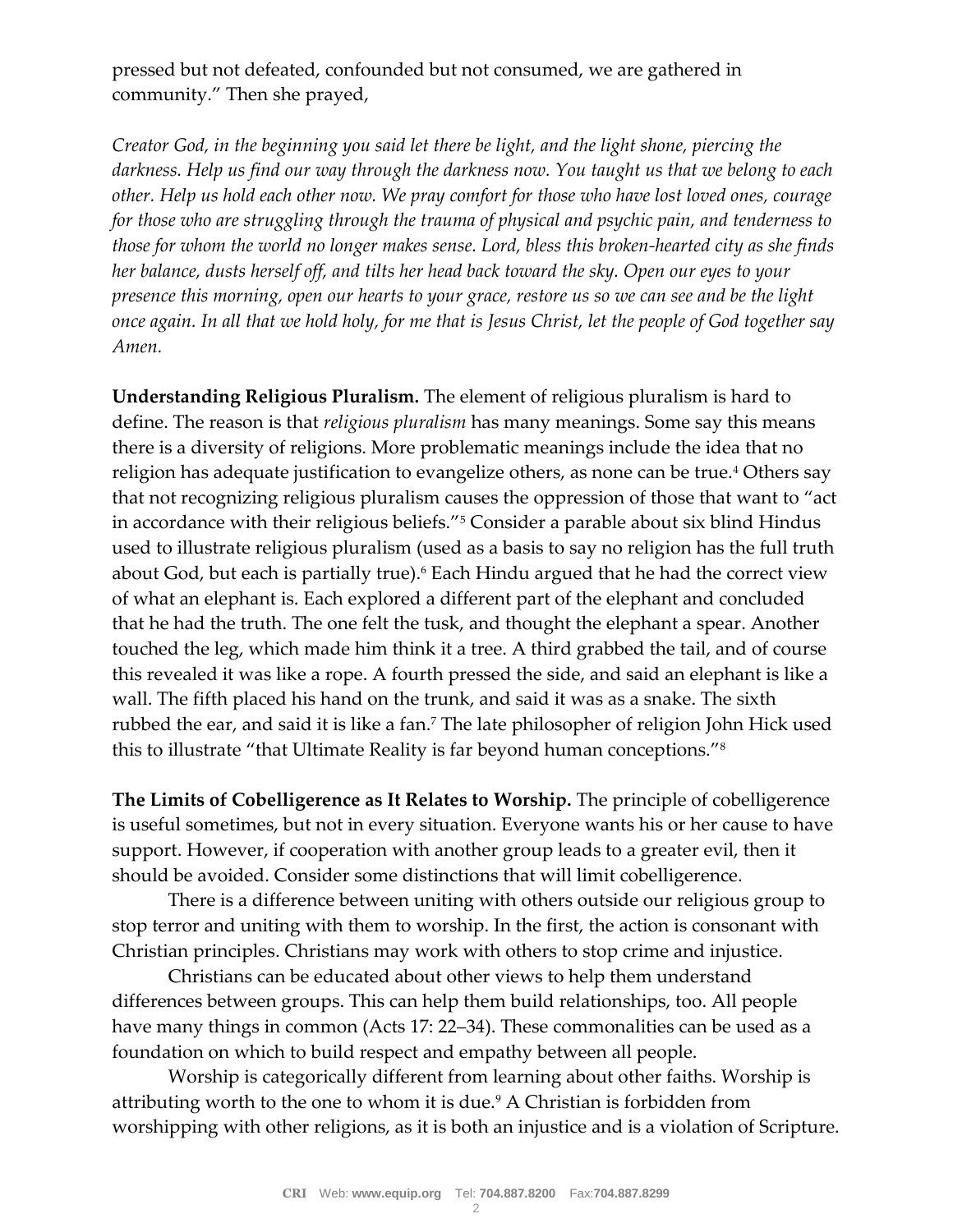Justice is rendering to a person what is due him. Therefore, only worship of the true God is just (as He is the only one worthy), and worshiping another is unjust and wrong. It is evident that the one true God forbids worship of idols alongside His command to worship only Him (Exod. 20:3–6). We are to follow the example set by the apostles and the prophets when they were confronted with religious diversity.

In a passage that clearly condemns worshiping with unbelievers, Paul addresses idolatry in the Corinthian church. He writes:

*Do not be yoked together with unbelievers. For what do righteousness and wickedness have in common? Or what fellowship can light have with darkness? What harmony is there between Christ and Belial? Or what does a believer have in common with an unbeliever? What agreement is there between the temple of God and idols? For we are the temple of the living God. As God has said: "I will live with them and walk among them, and I will be their God, and they will be my people." Therefore, "Come out from them and be separate, says the Lord. Touch no unclean thing, and I will receive you." (2 Cor. 6:14–17)* 

Throughout Scripture the mark of a true believer is an absolute refusal to worship any god besides Yahweh (see, e.g., Dan. chaps. 3 and 6). No matter how great the evil that interfaith cooperation may be seeking to prevent, if Christians are to join in that cause it must never come at the cost of joining in idolatry. The advocates of interfaith worship substitute the peace that only comes from an encounter with the true God of Christianity with a superficial peace that comes from emphasizing our common humanity. Each religion differs about the nature of humanity's problem and what should be done about it. Christianity says the problem is sin and uniquely identifies the solution to this as Jesus' death and resurrection.

**Responding to Religious Pluralism.** Religious pluralism requires certain distinctions to be made. If religious pluralism simply says that there are many and varied religions, there is nothing to dispute. However, what does *not* follow from this is that no religion is correct and that all religious practices are equal. Some religious practices, such as female genital mutilation, are illegal despite the fact they are called religious, for they are clearly immoral. Due to contradictory truth claims that are central to each religious tradition, it is impossible for them all to be correct. As some religious practices are immoral, such as female genital mutilation, these religious practices should not be tolerated.

There is also an assumption about truth in religion. For example, Christianity says Jesus died and rose again according to Scripture (1 Cor. 15:3–8). Others, like Judaism and Islam, say Jesus did not. If He did, Christianity is right and the others are wrong on this point, and vice versa. One may explore the evidence to see which is correct (John 8:32).

What of the parable of the blind Hindus? There is a problematic assumption in this story. Insofar as all religions are like the blind men, they only grasp a part of the Ultimate at best. What is immediately evident is the one telling the story is not blind.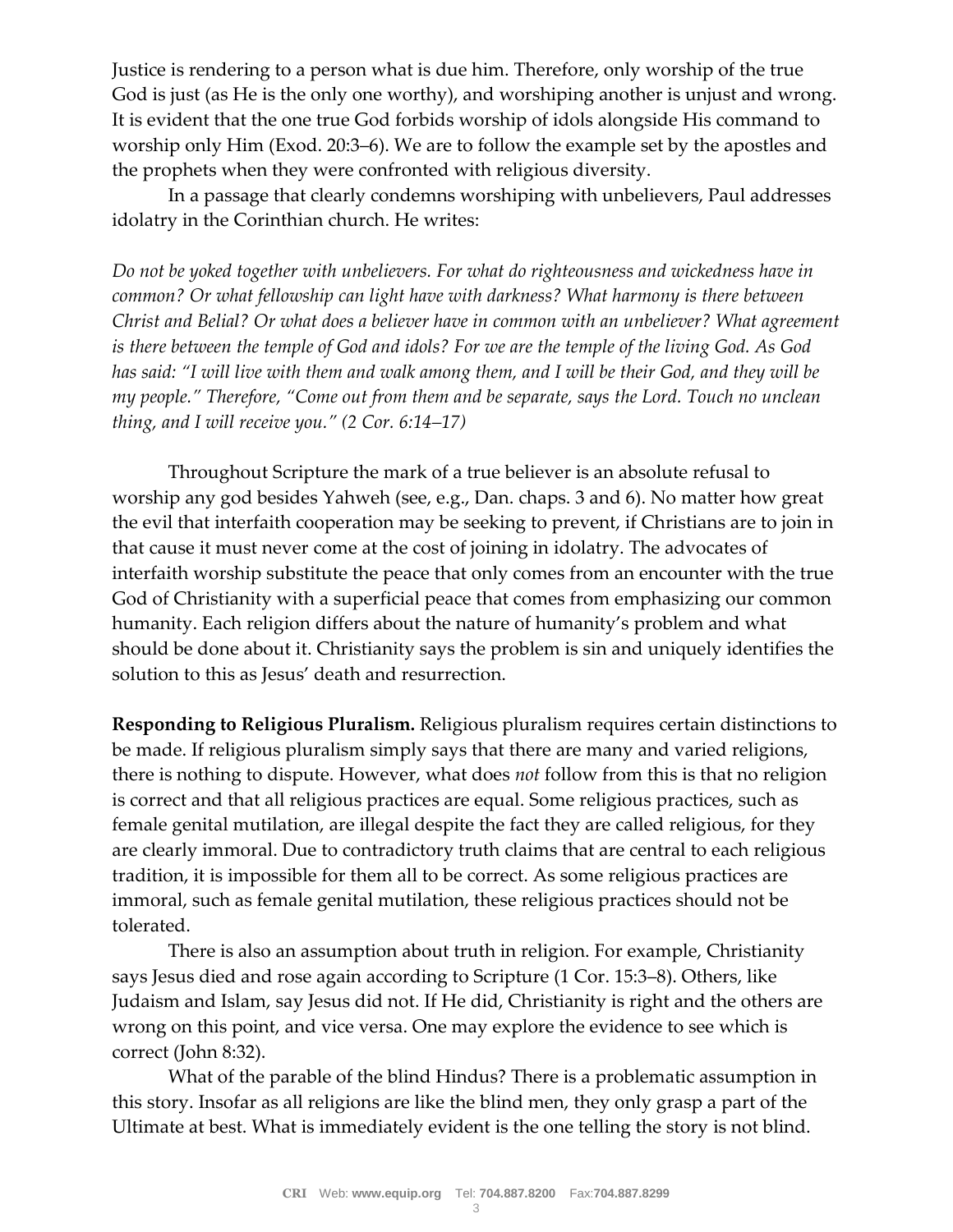This shows the problem that the person telling the parable must be able to see reality as it is in order to say everyone else is wrong! Suppose I told you my mom was a longhaired pirate from Vienna. To criticize my claim you'd have to know the truth. The same goes for those taking a skeptical position regarding religious claims.

What about tolerance? Something assumed in the concept of tolerance is that someone is wrong. People only tolerate things they disagree with. This concept only makes sense if there is truth in religion. Also, the interfaith adherents' absolute value of tolerance (however they define it) is often not practiced when it comes to dealing with those who they label as intolerant (i.e., those that refuse to join with them in worship).

In Rev. Walker's prayer, it is evident that she embraces pluralism and is subject to the aforementioned criticisms. She ignores the tenets that make a person Christian (as well as distinctives of other religions) when emphasizing we belong to one another, we are all of light, we are all people of God, and we hold holy the same things. This is clearly incompatible with Christianity.

**Purity in the Faith.** All Christians, including those in political office, should avoid worship with those outside Christianity. We are to render to Caesar what is Caesar's, and to God what is God's (Mark 12:17). Not all interfaith activity is wrong (e.g., it promotes peace between different faiths), but it advances ideas that oppose the distinctive claims and nature of Christianity and virtually all the other faiths as well. Religious pluralism as understood and embraced by many in the interfaith movement denies that Jesus is the only way. We are not to be unequally yoked, and we are to worship in spirit and truth. Interfaith efforts fail to address the real reason for lack of peace on earth, namely, the failure of humankind to seek peace with our Father who is in heaven through His son Jesus Christ. *—Bernard James Mauser*

**Bernard James Mauser, Ph.D.,** has a bachelor's degree in science, an M.A. in Christian apologetics from Southern Evangelical Seminary, and an M.A. and Ph.D. in philosophy from Marquette University. Currently he serves as a professor at San Diego Christian College's Rivendell Sanctuary.

## **NOTES**

- 1 Eboo Patel, "3 Reasons Interfaith Efforts Matter More than Ever," *Huffington Post*, April 23, 2013, http://www.huffingtonpost.com/eboo-patel/3-reasons-interfaith-efforts-mattermore-than-ever\_b\_3134795.html.
- 2 www.prolifemuslims.com; http://jewishprolifefoundation.org.
- 3 Eboo Patel, *Huffington Post*.
- 4 David Basinger, "Religious Diversity (Pluralism)," *The Stanford Encyclopedia of Philosophy* (Spring 2012), ed. Edward N. Zalta, http://plato.stanford.edu/entries/religiouspluralism/.

- 6 John Hick, "Religious Pluralism," in *Philosophy of Religion: Selected Readings*, ed. Michael Peterson et al. (New York: Oxford University Press, 2001).
- 7 Original story related by John Godfrey Saxe (1816–1887).
- 8 Chad Meister, "Philosophy of Religion," *The Internet Encyclopedia of Philosophy*, ISSN 2161-0002,

<sup>5</sup> Ibid.